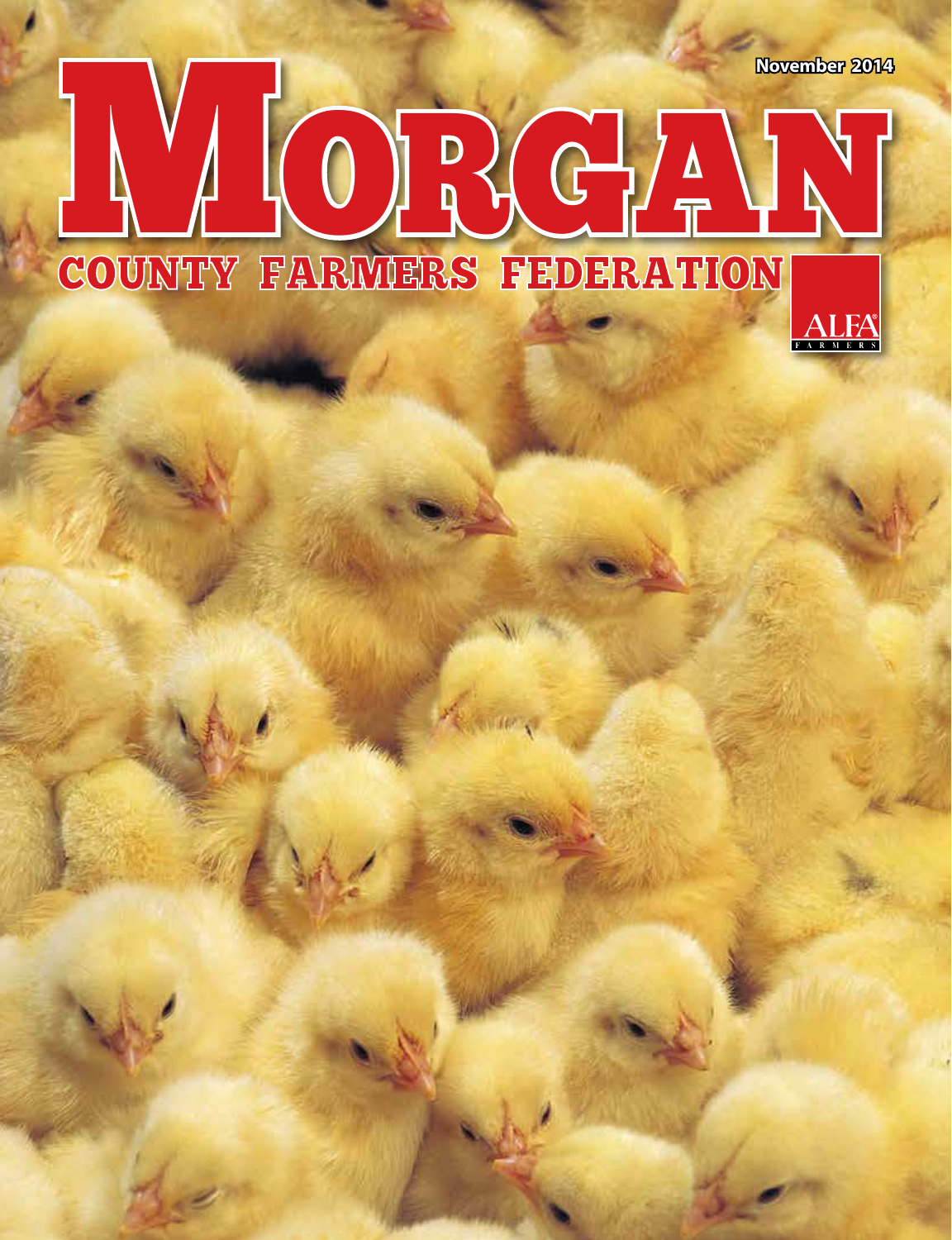#### **Morgan County Farmers Federation**

The Morgan County Farmers Federation is a membership organization built by farmers as an advocate for agriculture, family values and good government to improve life for all residents.

The Federation supports Morgan County's \$2.8 billion agriculture and forestry industries through youth programs, farmer workshops, education and promotion. These efforts help strengthen the county's farm community, which generates many jobs and provides healthy, local food for Morgan county families.

Federation members enjoy dozens of benefits including access to great rates and personal service from hometown Alfa agents.

The Morgan **County** Farmers Federation encourages develop-



ment of agriculture's next generation through the **Young Farmers Program**. Farmers ages 17-35 in the county make up the group. Throughout the year, Young Farmers can participate in several events.

Education is important to the Farmers Federation. The Alfa Foundation Scholarship program helps cover the cost of college and technical school tuition for up to 50 outstanding students.

High school seniors and postsecondary undergraduates who are enrolled or planning to enroll in a two- or four-year college, university or technical school in Alabama are encouraged to apply.

Fifty \$1,000 scholarships are



*Morgan County Farmers Federation members volunteered for youth activities, including the State Steer Show in Montgomery. More than 150 young people participated in the Alabama Junior Beef Expo Showmanship Contest this year, including Morgan County Farmers Federation First Vice President Gerry Holmes, center, who also serves on the Federation's State Beef Committee.*

awarded statewide.

Applicants must a Federation member. Contact an Alfa Insurance Agent or call 1-800-964-2352 to join. Or apply

for membership online at AlfaIns. com. Watch for information about the 2015 scholarship program. The **Federa-**

**tion Women's Leadership Program** provides an opportunity for women to participate in the policy making and

policy execution activities of the Alabama Farmers Federation. Recognizing those activities particularly suited to the talents of women,

> Farmers Federation women are encouraged to have a major part in the overall Farmers Federation program.

The Morgan County Farm-LEADERSHIP COMMITTEE ers Federation Women's Leader-

ship Committee participates in several projects. Those include support-

ing the Ronald McDonald Houses, Ag in the Classroom and Farm-City Week.

Mark Byrd **President**

Gerry Holmes **1st Vice President**

Mike Reeves **Secretary-Treasurer**

#### **County Officers and Directors**

Jason Fields **Young Farmers Chair**

Billy Abercrombie Mickey Childers Sandy Fields

Ted Grantland Howard Jenkins Betty Kelso-Clough Hal Lee Doug Wigginton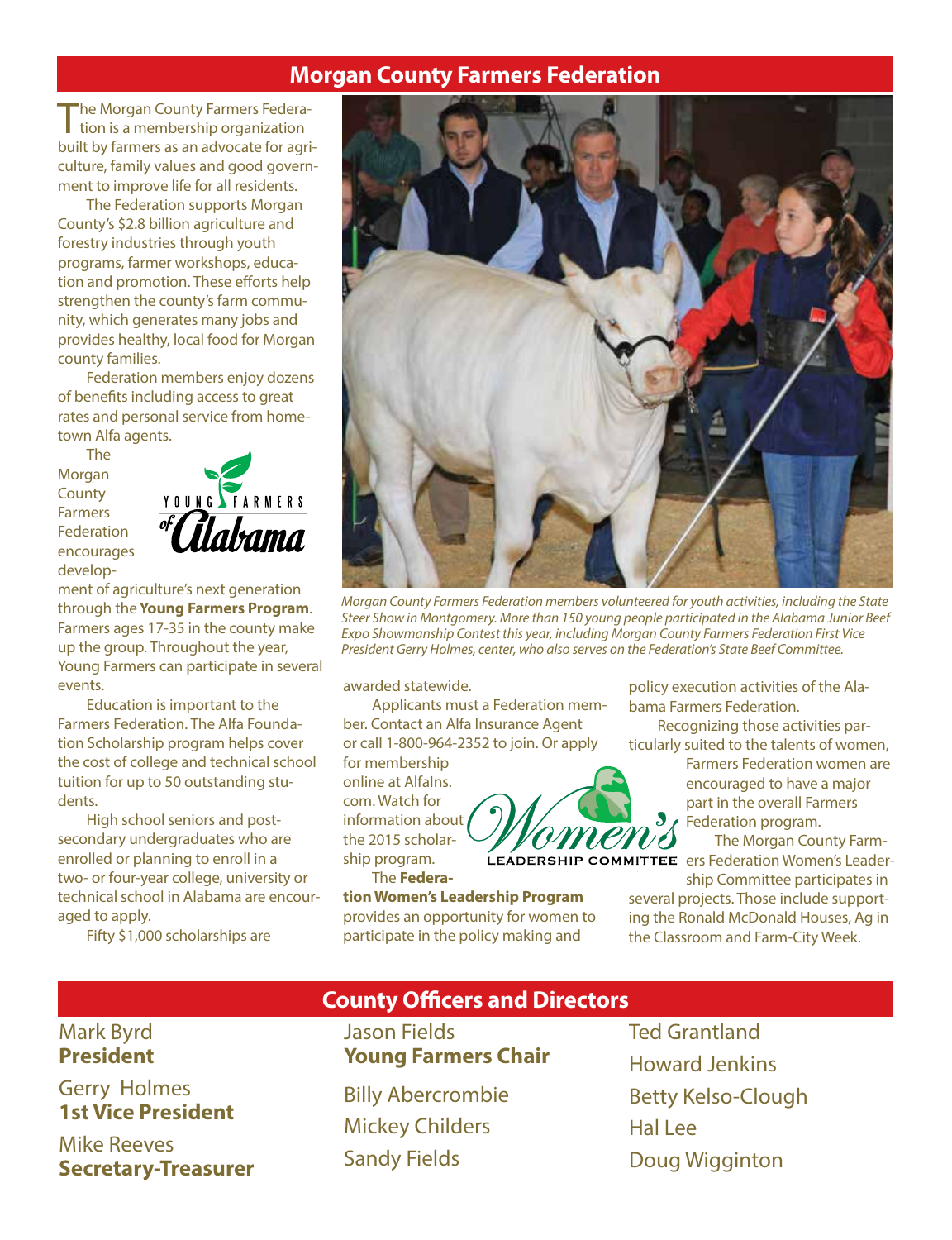



*The Morgan County Farmers Federation believes FFA is the building block to educating students and building leaders in agriculture. FFA chapters in Morgan County often compete at the state and national levels in various events. The Morgan County Farmers Federation provides financial assistance for travel expenses for many FFA members, allowing them to experience success in agricultural, educational and leadership endeavors. Above, Morgan County students compete at the State FFA Convention in Montgomery. Left, three Morgan County FFA members won first place at the State FFA convention.*

### **Morgan County Farmers Federation**



*Members of the Morgan County Women's Leadership Committee serve ice cream to attendees at the annual meeting.*



*Third-grade students from every Morgan County school attend Farm Day at the Morgan County Celebration Arena. Students learn the importance of agriculture and how farmers impact their lives every day. Members of the Morgan County Farmers Federation are among volunteers for the annual event. Farm Day attractions include the Mobile Dairy Classroom, which shows students how cows are milked.*